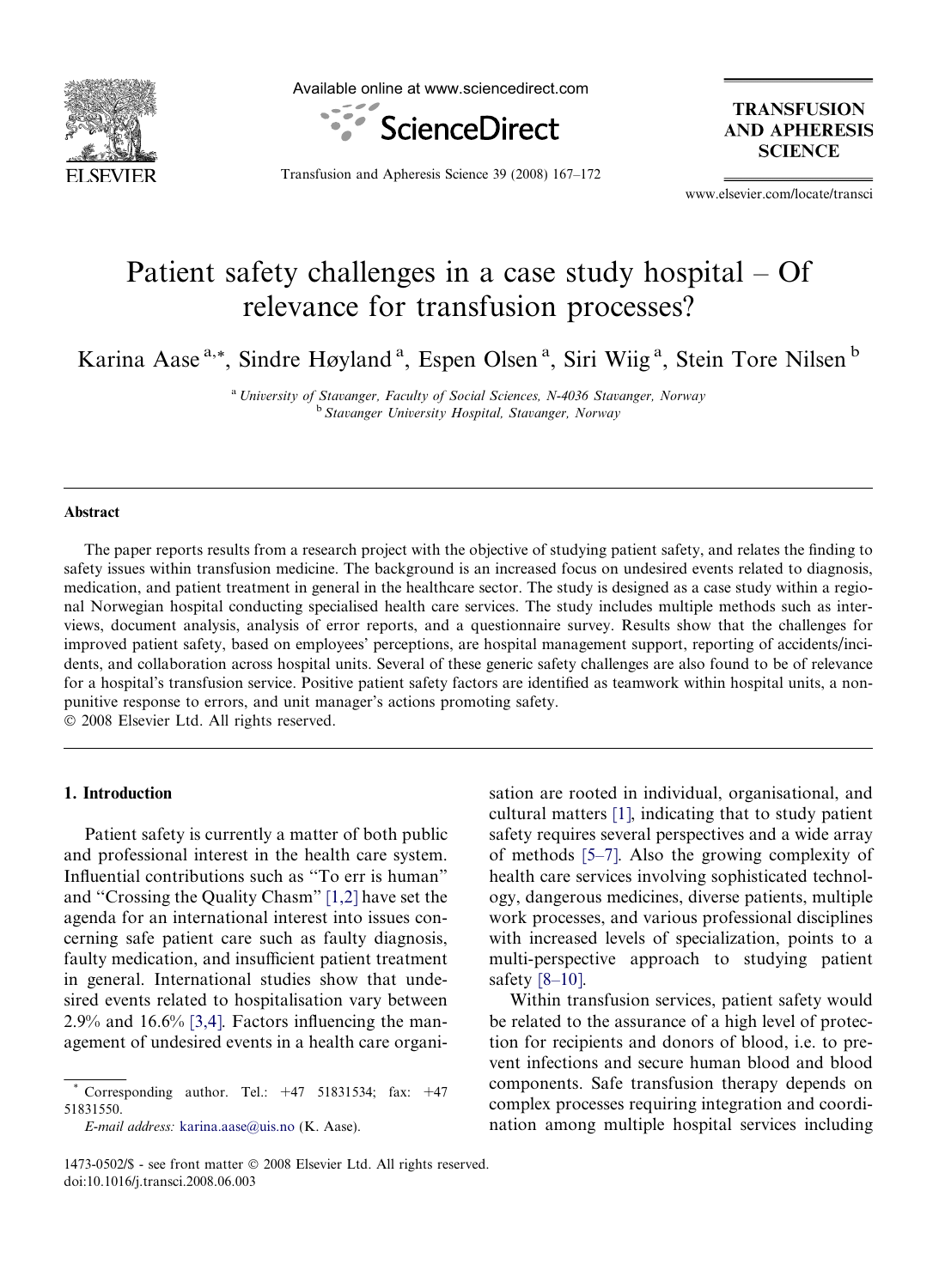laboratory medicine, nursing, anaesthesia, surgery, clerical support, and transportation [\[11\].](#page-5-0) Due to these organisational interfaces, issues like handoffs and transitions, and collaboration across hospital units would be of relevance for safe patient care within transfusion. In addition, reporting of adverse events in hemovigilance systems should be seen as an important safety component [\[12\].](#page-5-0) Typical adverse events within transfusion services are adverse reactions in blood donors and blood recipients, incorrect blood component transfused [\[13\],](#page-5-0) incorrect specimen labelling, and faults in patient identification and patient monitoring [\[14\].](#page-5-0) It is estimated that transfusion-associated errors cause 12– 13 deaths per year in US, but since a large degree of underreporting supposedly exists the numbers should be estimated to be higher [\[11,15\].](#page-5-0)

#### 2. Materials and methods

The research design is a case study approach [\[16–](#page-5-0) [18\]](#page-5-0) within a regional Norwegian hospital with the objective of gaining in-depth knowledge of the status and influencing factors concerning patient safety. Data has been collected using a combination of qualitative (interviews and document analysis) and quantitative (patient safety questionnaire and statistical analysis of error reports) methods. The case study is conducted in a regional university hospital with approximately 5000 employees offering specialised health care services to a population of 300,000 people. The Norwegian health care system consists mainly of state funded hospitals, where Norwegian citizens are treated without costs. There is no system of additional private health insurance as there is in many other countries.

A total of 91 semi-structured interviews have been conducted with regulatory inspectors, top managers, middle managers, error-reporting administrators, physicians, and nurses within different hospital units. Interview guides covering the topics of risk perception, human and organisational factors, error reporting, learning, power issues, etc. were used. Close to all interviews were taperecorded. Document analysis included review of inspection reports, annual reports, policy documents, procedures and guidelines. A patient safety survey was carried out at the case hospital using ''Hospital Survey on Patient Safety" [\[19\]](#page-5-0) translated into Norwegian. The survey instrument measures 11 dimensions: supervisor/manager expectations and actions promoting safety (four items), organisa-

tional learning and continuous improvement (three items), teamwork within units (four items), communication and openness (three items), feedback and communication about error (three items), non-punitive response to error (three items), staffing (four items), hospital management support for patient safety (three items), teamwork across hospital units (four items), hospital handoffs and transitions (four items), and reporting of incidents (four items). The instrument satisfies conventional validity criteria [\[20,21\]](#page-5-0). 1919 questionnaires were returned, resulting in a response rate of 55%. In addition, 894 written error reports from the hospital were registered and analysed in an excel-database with regard to error type, error severity, error causality, and personnel categories.

#### 3. Results

Results show that there exists a positive attitude towards patient safety in the case hospital, resulting in an overall prioritisation of safety and quality as a strategic area with the objective of promoting patient safety as a future competitive advantage. On the other hand, healthcare reforms have changed the framework conditions for the case study hospital, resulting in changes in hospital financing and demands to reduce waiting lists. The current focus on economy, production, and competition continuously influences decisions affecting medical personnel in all units, resulting in a certain cross pressure where production and safety are perceived as competing goals by many employees [\[7\]](#page-4-0).

[Fig. 1](#page-2-0) summarises the results from the questionnaire survey at the case hospital ( $n = 1919$ ). The figure displays mean values for agreement to positive items and disagreement to negative items in percentage for the 11 different patient safety dimensions. Results can be valued as good if 75%, medium if 50%, and poor if 25%.

The figure indicates that respondents perceive hospital management support for patient safety, the reporting of incidents, and collaboration across hospital units as poor in the case hospital. Hospital handoffs and transitions, and feedback and communication about error is valued as relatively poor, while the dimensions of staffing and organisational learning/continuous improvement are valued as medium. Communication and openness, and teamwork within units are valued as relatively good, while respondents perceive non-punitive responses to error and supervisor/manager expectation and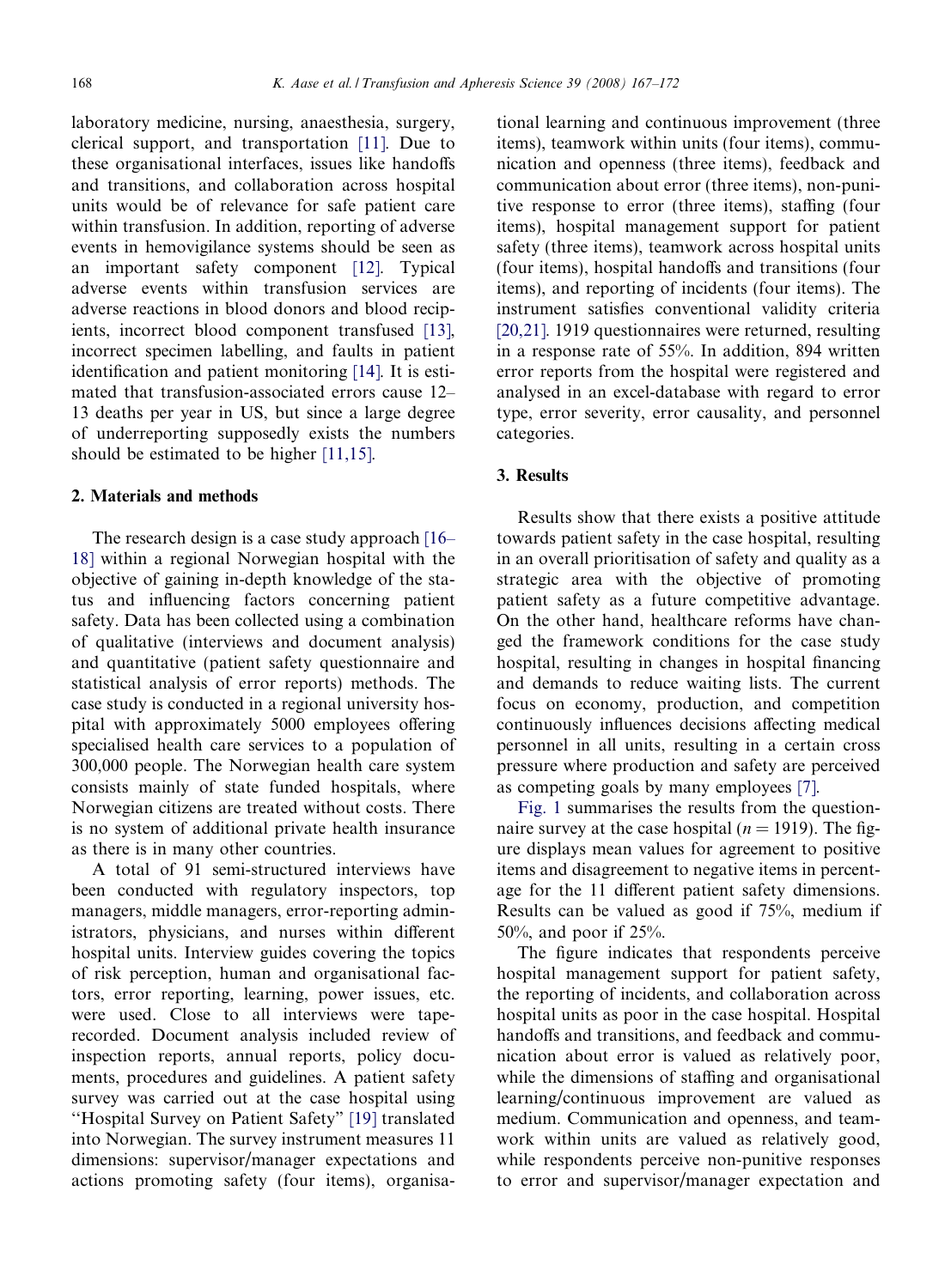<span id="page-2-0"></span>

Fig. 1. Patient safety dimensions, mean scores in percentage  $(n = 1919)$ .

actions promoting safety as good. Below, the four dimensions with the lowest scores are described in more detail, using a combination of qualitative and quantitative data.

## 3.1. Hospital management support for patient safety

Following items are included in the dimension of hospital/top management support for patient safety: ''Hospital management provides a work climate that promotes patient safety" (23% of the respondents totally agreed or agreed), ''The actions of hospital management show that patient safety is a top priority" (20% totally agreed or agreed), and ''Hospital management seems interested in patient safety only after an adverse event happens" (reverse worded, 28% totally disagreed or disagreed). Taken together, the responses to the three items give the lowest score among the 11 different patient safety dimensions (see Fig. 1). The main reasons for the low score are related to the perceived cross pressure between production and safety. Changes in hospital financing and demands to reduce waiting lists have been challenging and caused internal conflicts. The hospital management encourages all divisions to report errors and prioritize patient safety, yet simul-

taneously express the importance of cost savings and budget balance. This compound pressure causes conflicts and limited time to error reporting, followup and feedback to the involved medical personnel. Department managers refer to the pressure for budget balance and express feelings of powerlessness and worries about understaffing and ''corridor patients" due to lack of space:

''...there is a higher focus on deviation from budget, than on deviation from safety..." (middle manager)

In other words, the hospital organisation has limited resource slack such as time, personnel, and finances [\[22\]](#page-5-0) and in practice, patient safety loses against budget balance. The hospital is organised to manage normal daily work operations, but has low reserve capacity to manage activities outside the short-term production perspective, such as error reporting, feedback, and training.

## 3.2. Reporting of incidents

An overall electronic reporting system for accidents and incidents with belonging procedures and routines is established in the case hospital (for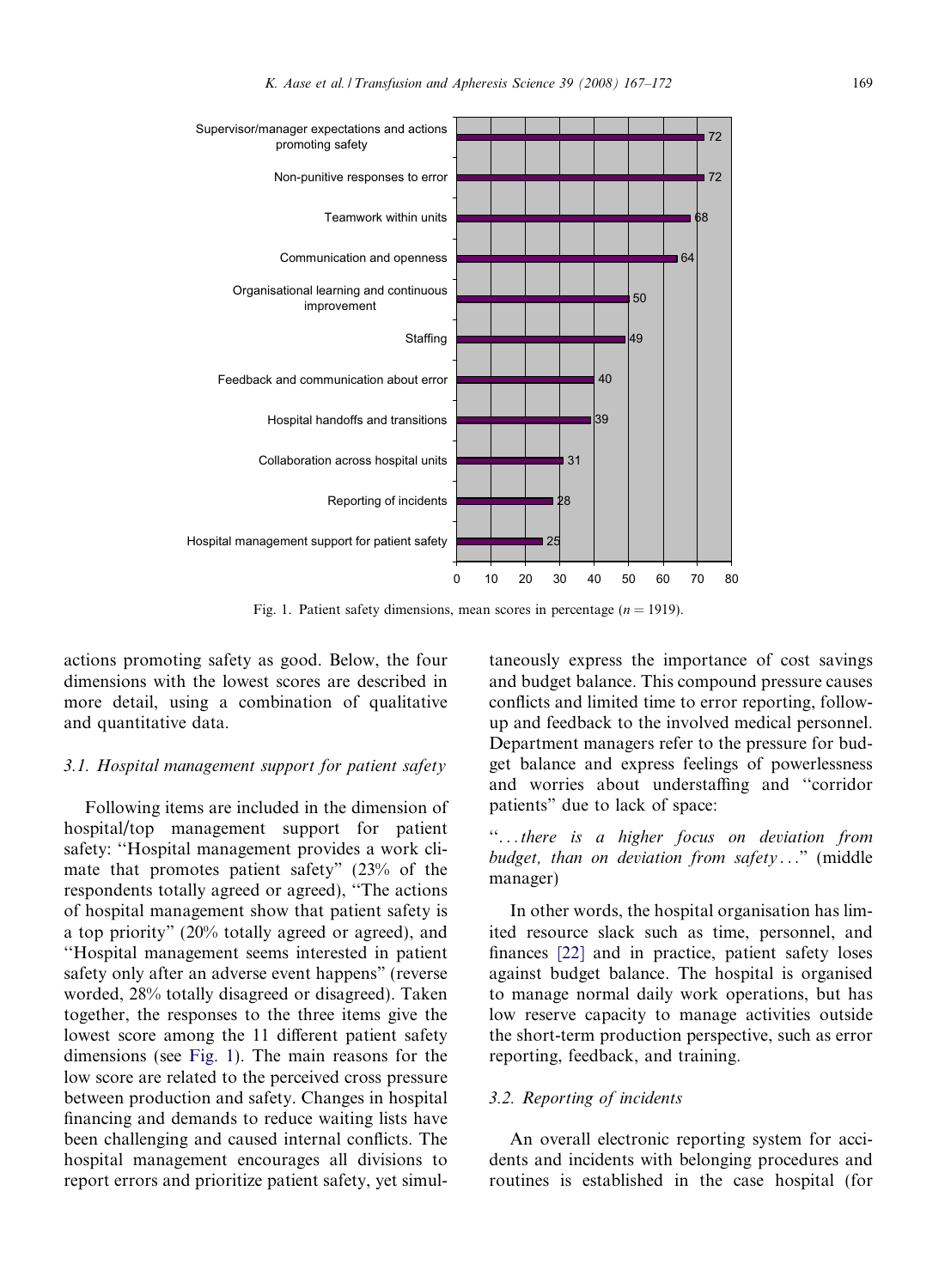further details, see [\[23\]](#page-5-0) 2008). Despite this, the reporting rate among health care personnel is low compared to other sectors [\[24\].](#page-5-0) In the questionnaire survey, 45% of the respondents had not reported any accident/incident during the last 12 months, while 20% had reported one or two incidents. All informants in the qualitative studies revealed that they had experienced incidents themselves or observed others making mistakes. Underreporting restricts the hospital's ability for learning from errors and designing appropriate preventive measures. Informants refer to time pressure, low degree of feedback on reported incidents, low perceived utility value, and fear of stained reputation as the main reasons for underreporting. Attitudes towards incident reporting can be summarised through following quotations:

''I do not report incidents using the reporting scheme unless it is extremely serious and has consequences for the patient. I rather discuss it informally with my colleagues" (head physician)

''I myself find it of little use with a paper (incident  $report)$  in the shelf" (head physician)

''If a near-miss occurs it's an eye-opener for yourself, but it does not get reported" (head physician)

The quotations also reveal that attitudes towards underreporting are more common among physicians. In the analysis of 894 written error reports at two divisions in the case hospital, nurses reported 65% of the errors, bioengineers 9.5%, auxiliary nurses 5.5%, physicians 4.6%, and others 15.4%. Nurses are by far the largest occupational group at the hospital, so based on the numbers one should not conclude that nurses commit errors more often than others. The difference between occupational groups is rather a result of different risk perception, different thresholds to report, and different reporting cultures [\[7,25\]](#page-4-0). In the same analysis, error types were identified as patient falls (65%), medication errors (16%), lack of patient identification (9%), and complications  $(7%)$ . The reason for the high number of reported patient falls was explained by the harmlessness of the error type and the difficulty in preventing this type of incidents.

#### 3.3. Collaboration across hospital units

Collaboration and interaction should be seen as vital to safety processes and learning from errors in a hospital. Results demonstrate that these aspects need to be improved within the case hospital. In the questionnaire survey, examples of items included in the dimension of collaboration across hospital units were ''Hospital units do not coordinate well with each other" (reverse worded, 10% of the respondents totally disagreed or disagreed) and ''Hospital units work well together to provide the best care for patients" (32% totally agreed or agreed).

Based on document analysis of inspection reports, results show that the case hospital only to a certain degree applies the reports as basis for improvements across organisational boundaries. The following quotation exemplifies the issue of learning barriers across hospital units:

''The hospital is not a learning organisation and it is quite unbelievable. It's like they're happy that their neighbour departments are caught and not themselves. Instead we want the hospital as a whole to read the inspection reports and correct deviations often current in all departments. Today, we write good reports, but we don't get the hospitals to read them" (regulator manager)

The lack of collaboration and learning across hospital units is also visible in accident/incident reporting, analysis, and development of preventive measures. At best, learning loops related to reported incidents are satisfactorily at a local level, while learning across hospital units is scarce.

## 3.4. Hospital handoffs and transitions

Results from the different studies at the case hospital show that interfaces between shifts, wards, and divisions represent a challenge concerning the delivery and continuity of patient care. Transition issues arise when work processes are complex involving several professions and hospital units delivering patient treatment and care. The quality of hospital handoffs and transitions is affected by a number of individual and organisational factors such as experience, communication skills, time pressure, and number of patients.

In the questionnaire survey, examples of items included in the dimension of hospital handoffs and transitions are ''Things 'fall between the cracks' when transferring patients from one unit to another" (reverse worded, 20% of the respondents totally disagreed or disagreed) and ''Problems often occur in the exchange of information across hospital units" (reverse worded, 33% totally disagreed or dis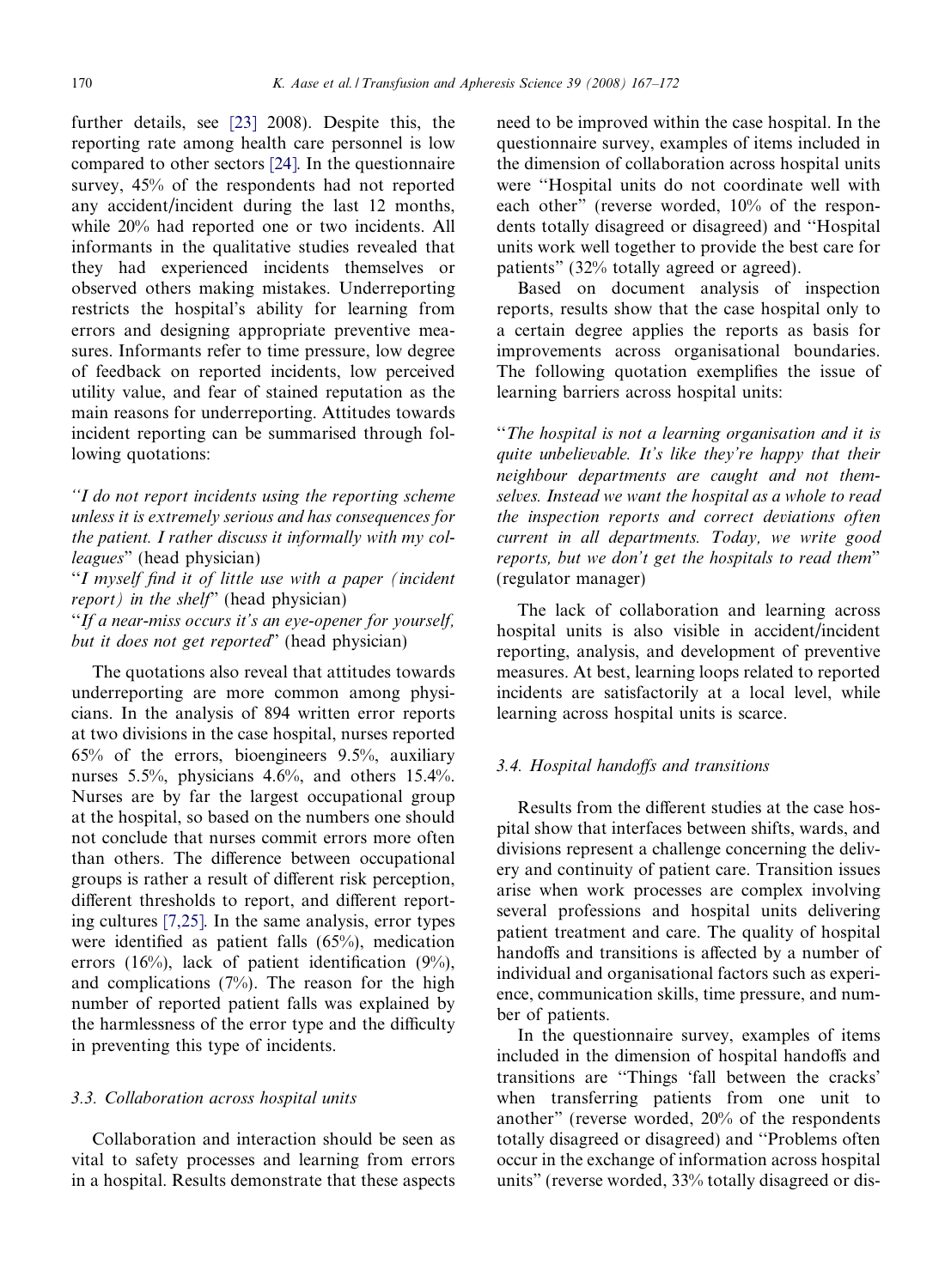<span id="page-4-0"></span>agreed). A qualitative study of the transition between shifts at the case hospital [\[26\]](#page-5-0) found that the quality of shift handover influenced patient safety. The quality enhancing factors were identified as sufficient time, minimum of external interruptions, experience (patient type, diagnosis, and professional), match between patient number and patient capacity, and individual communication skills (clarity, structure, and attention).

#### 4. Discussion

Results from the case study within a regional Norwegian hospital reveal that hospital management support for patient safety, reporting of incidents, collaboration across hospital units, and hospital handoffs and transitions are valued as substantial patient safety challenges by the informants. These findings are supported by both qualitative and quantitative studies. The results represent a generic picture of the patient safety conditions at the case hospital, and no significant differences were reported across hospital units. This indicates that the findings are also representative for the hospital's transfusion services. Several authors emphasise the importance of extending the efforts to improve transfusion safety beyond the blood transfusion laboratory to realise a 'full quality system' [\[14,27\]](#page-5-0). In that respect, this study contributes to do so by focusing on an operationalising of patient safety using 11 generic dimensions applicable at any hospital unit or department.

The four dimensions with the lowest scores in the current case study include issues that are also documented in different transfusion research studies. For instance is the ability to identify and report accidents/incidents in transfusion medicine impacted by many of the same obstacles that plague other healthcare processes [\[14\].](#page-5-0) Andreu et al. [\[28\]](#page-5-0) found that underreporting was a key problem due to difficulties in relating clinical complications to transfusion, poor staff education, and fear of disciplinary action. Hospital handoffs, transitions, and collaboration across hospital units are also emphasised in several studies discussing safety in the transfusion services. A study by McClelland et al. [\[29\]](#page-5-0) has estimated that getting the correct unit of blood to a patient involves more than 60 steps, and crosses several managerial boundaries. A systematic approach to identify defects and weak links in the transfusion chain is called for to simplify and improve the chain [\[30\]](#page-5-0). A key development in the UK has been the establishment of multidisciplinary hospital transfusion committees to act as focus for transfusion matters, including local development of safe blood handling procedures.

By this case study, we argue that many of the patient safety challenges that occur in a hospital also apply for the transfusion services. The focus of future research addressing safety within transfusion should in our opinion be directed towards the process of transfusing blood in the clinical setting (i.e. at the point of care) rather than in the blood laboratory. This is in line with the argument that even though blood supply in the developed world has probably never been safer [\[30\]](#page-5-0), the interfaces between the blood bank/laboratory and blood transfusion processes occurring outside the laboratory has essentially remained unchanged over the past several decades. These interfaces still rely heavily on human verification and monitoring [\[14\]](#page-5-0). Further studies of patient safety in the transfusion chain would therefore be highly relevant.

#### Acknowledgments

The case study was financed partly by the case hospital and partly by Stavanger University Fund. We wish to thank all the informants at the hospital for their participation and the administrative staff for providing us with access to informants and supporting our data collection activities.

#### **References**

- [1] Institute of Medicine. To err is human. Building a safer health system. Washington, DC: National Academy Press; 2000.
- [2] Institute of Medicine. Crossing the quality chasm. Washington, DC: National Academy Press; 2001.
- [3] Brennan TA, Leape LL, Laird NM, et al. Incidence of adverse events and negligence in hospitalized patients: results of the Harvard medical practice study. New Engl Int J Med 1991;324:370–7.
- [4] Thomas EJ, Studdert DM, Burstin HR, et al. Incidence and types of adverse events and negligent care in Utah and Colorado. Med Care 2000;38:261–71.
- [5] Shortell SM. The emergence of qualitative methods in health services research. Health Serv Res 1999;34:1083–90.
- [6] Wears RL, Perry SJ, Sutcliffe KM. The medicalization of patient safety. J Patient Safety 2005;1:4–7.
- [7] Wiig S, Aase K. Fallible humans in infallible systems? Learning from errors in health care. Safety Sci Monitor  $2007:11$
- [8] Spath P. Error reduction in health care. Jossey-Bass; 1999.